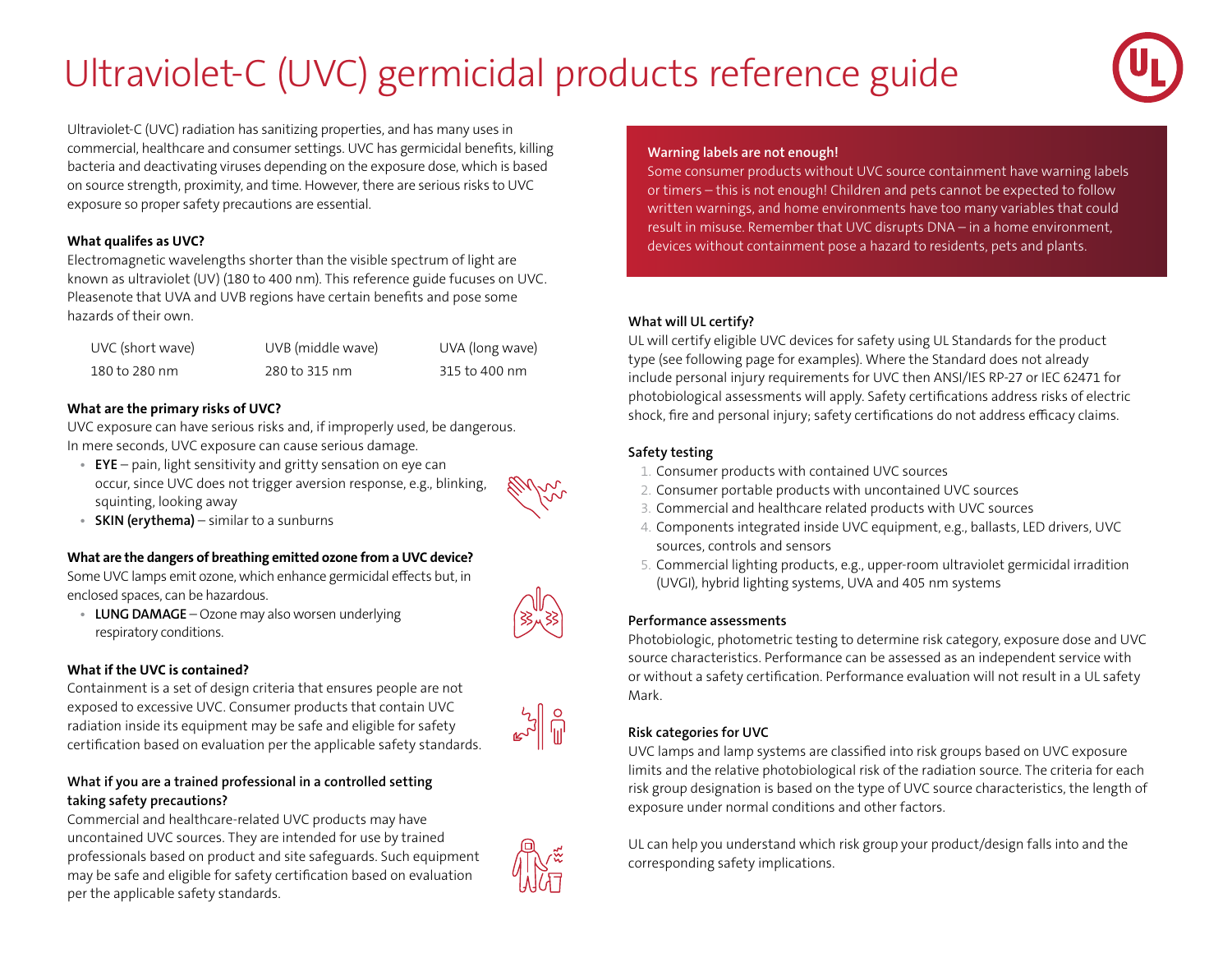## **Key words and information on ultraviolet (UV) lighting**



Products that UL will certify for safety. Products that UL is unwilling to certify for safety due to high risk.

| Type of UVC device                                                                                      | <b>Sample Image</b>                             | <b>Environment</b>         | Assessing the risks                                                                                                                                                                                                                                                                                                                                                                                                                                                                                                                                                                                                                                           | Safety certification(s)                                                                                                                                                                |
|---------------------------------------------------------------------------------------------------------|-------------------------------------------------|----------------------------|---------------------------------------------------------------------------------------------------------------------------------------------------------------------------------------------------------------------------------------------------------------------------------------------------------------------------------------------------------------------------------------------------------------------------------------------------------------------------------------------------------------------------------------------------------------------------------------------------------------------------------------------------------------|----------------------------------------------------------------------------------------------------------------------------------------------------------------------------------------|
| Home-use portable sterilizer<br>Marketed to clean a room in the<br>home, with or without a timer        | $\zeta$<br>$\vee$<br>$\vee$                     | Consumer                   | Portable equipment with uncontained UV source. UV overexposure risk is addressed<br>via integral safeguards;<br>1. motion detection as a critical control function, and<br>2. activation cycle requirements and operating time limits.                                                                                                                                                                                                                                                                                                                                                                                                                        | UL 8803 Outline of Investigation<br>IEC 62471 for photobiological<br>assessment                                                                                                        |
| Personal portable<br>sterilizer/wand<br>Marketed to be handheld and<br>moved over surfaces to sterilize |                                                 | Consumer                   | UVC is NOT contained - it may produce ozone. Device may be used by untrained persons<br>unfamiliar with the risks involved.<br>There is a risk that people and pets could accidentally be exposed to UVC and be injured, and<br>ozone may be emitted. The exposure dose to people can be far above acceptable levels and<br>can cause injury. Integral timers or proximity and orientation sensors pose concerns with<br>accuracy and reliability of these safeguards as well as opportunities for misuse or bypass.<br>Stationary (non-handheld) products for use in an unoccupied area with specific safeguards<br>may have a path to safety certification. | NOT eligible for certification for<br>consumer use; for medical and<br>professional applications, contact<br>UL to discuss.                                                            |
| Home-use air cleaners with<br>internal (contained) UVC<br>Marketed to homes and offices                 |                                                 | Consumer                   | UVC is contained<br>The UVC source is inside the product enclosure and a safeguard disables the UVC when an<br>access door is opened.                                                                                                                                                                                                                                                                                                                                                                                                                                                                                                                         | UL 507 for electrical investigation;<br>standard includes personal injury<br>requirements for UVC based on<br>ANSI RP-27 for photobiological<br>assessment.                            |
| <b>Portable UVC sterilization box</b><br>Marketed to clean cell phones,<br>small personal devices       | $\geq$<br>کی                                    | Consumer and<br>commercial | UVC is contained<br>The UVC source is inside the enclosure; opening the door will disable the UV source. Testing<br>would ensure that any UV "leakage" will be within safe exposure dose limits.                                                                                                                                                                                                                                                                                                                                                                                                                                                              | UL 73 for electrical investigation;<br>standard includes personal injury<br>requirements for UVC based on<br>ANSI RP-27 for photobiological<br>assessment.                             |
| Upper room (UVGI)<br>Mounted out of easy reach,<br>typically 2.3 m (7 feet) from floor                  | <br>                                            | Commercial                 | Permanently mounted, i.e., fixed, equipment intended to be installed and operated<br>in non-residential locations. UVC containment is achieved based on product design features,<br>plus site safeguards.                                                                                                                                                                                                                                                                                                                                                                                                                                                     | UL 8802 Outline of Investigation<br>IEC 62471 for photobiological<br>assessment                                                                                                        |
| Commercial/industrial heating<br>and ventilation<br>May also be found in home<br>settings               | yez.<br>$\equiv$<br>$\frac{1}{2}$ $\frac{1}{2}$ | Commercial                 | UVC is contained inside the air duct and not visible<br>Access is restricted to qualified personnel during installation and service. The design also<br>includes other product safeguards such as ON/OFF switch and interlock switch.                                                                                                                                                                                                                                                                                                                                                                                                                         | UL 1598 (or UL 153) and UL 1995<br>for electrical investigation; UL<br>1995 includes personal injury<br>requirements for UVC based on<br>ANSI RP-27 for photobiological<br>assessment. |

Always follow device labeling and manufacturer recommendations for appropriate settings, use restrictions, recommended personal protective equipment (PPE), if applicable, and required training. Don't see your product type